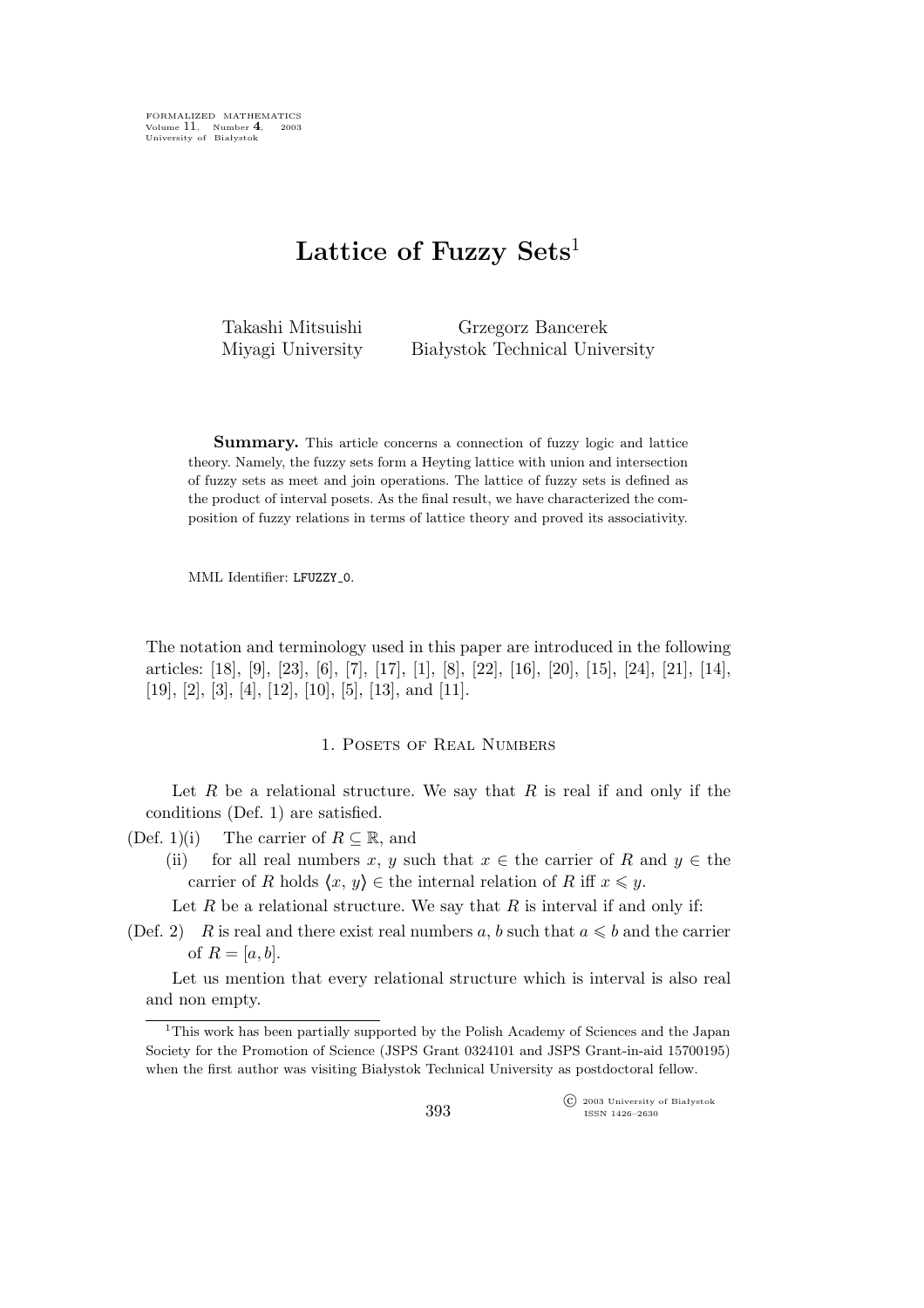Let us observe that every relational structure which is empty is also real. One can prove the following proposition

(1) For every subset X of  $\mathbb R$  there exists a strict relational structure R such that the carrier of  $R = X$  and R is real.

Let us note that there exists a relational structure which is interval and strict.

The following proposition is true

(2) Let  $R_1, R_2$  be real relational structures. Suppose the carrier of  $R_1 =$  the carrier of  $R_2$ . Then the relational structure of  $R_1$  = the relational structure of  $R_2$ .

Let  $R$  be a non empty real relational structure. Observe that every element of  $R$  is real.

Let  $X$  be a subset of  $\mathbb R$ . The functor RealPoset  $X$  yields a real strict relational structure and is defined as follows:

(Def. 3) The carrier of RealPoset  $X = X$ .

Let X be a non empty subset of R. Note that  $\mathrm{RealPoset}\,X$  is non empty.

Let R be a relational structure and let x, y be elements of R. We introduce  $x \preceq y$  and  $y \succeq x$  as synonyms of  $x \leq y$ .

Let x, y be real numbers. We introduce  $x \leq_R y$  and  $y \geq_R x$  as synonyms of  $x \leq y$ . We introduce  $y <_{\mathbb{R}} x$  and  $x >_{\mathbb{R}} y$  as antonyms of  $x \leq y$ .

We now state the proposition

(3) For every non empty real relational structure R and for all elements x, y of R holds  $x \leq_R y$  iff  $x \preceq y$ .

Let us observe that every relational structure which is real is also reflexive, antisymmetric, and transitive.

Let us observe that every real non empty relational structure is connected.

Let R be a non empty real relational structure and let  $x, y$  be elements of R. Then  $\max(x, y)$  is an element of R.

Let  $R$  be a non empty real relational structure and let  $x, y$  be elements of R. Then  $\min(x, y)$  is an element of R.

Let us note that every real non empty relational structure has l.u.b.'s and g.l.b.'s.

We follow the rules:  $x, y$  denote real numbers,  $R$  denotes a real non empty relational structure, and  $a, b$  denote elements of  $R$ .

One can prove the following four propositions:

- $(4)$   $a \sqcup b = \max(a, b).$
- (5)  $a \sqcap b = \min(a, b)$ .
- (6) There exists x such that  $x \in$  the carrier of R and for every y such that  $y \in$  the carrier of R holds  $x \leq y$  if and only if R is lower-bounded.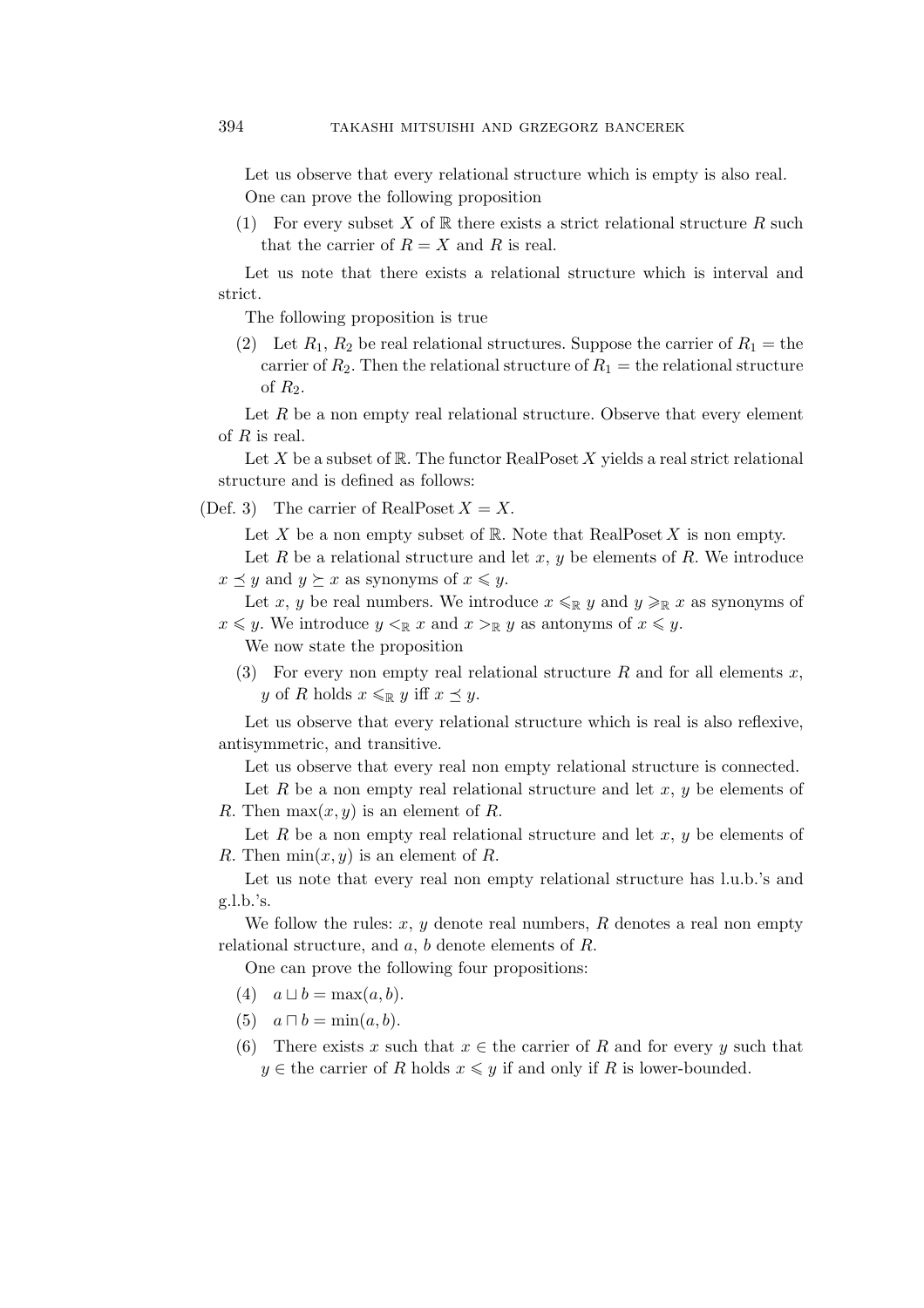(7) There exists x such that  $x \in$  the carrier of R and for every y such that  $y \in$  the carrier of R holds  $x \geq y$  if and only if R is upper-bounded.

Let us observe that every non empty relational structure which is interval is also bounded.

The following proposition is true

(8) For every interval non empty relational structure  $R$  and for every set  $X$ holds sup  $X$  exists in  $R$ .

Let us observe that every interval non empty relational structure is complete. Let us note that every chain is distributive.

One can check that every interval non empty relational structure is Heyting. One can verify that  $[0, 1]$  is non empty.

Let us observe that RealPoset[0, 1] is interval.

### 2. Product of Heyting Lattices

We now state several propositions:

- (9) Let  $I$  be a non empty set and  $J$  be a relational structure yielding nonempty reflexive-yielding many sorted set indexed by I. Suppose that for every element *i* of *I* holds  $J(i)$  is a sup-semilattice. Then  $\prod J$  has l.u.b.'s.
- (10) Let  $I$  be a non empty set and  $J$  be a relational structure yielding nonempty reflexive-yielding many sorted set indexed by I. Suppose that for every element *i* of *I* holds  $J(i)$  is a semilattice. Then  $\prod J$  has g.l.b.'s.
- (11) Let  $I$  be a non empty set and  $J$  be a relational structure yielding nonempty reflexive-yielding many sorted set indexed by I. Suppose that for every element i of I holds  $J(i)$  is a semilattice. Let f, g be elements of  $\prod J$  and i be an element of *I*. Then  $(f \sqcap g)(i) = f(i) \sqcap g(i)$ .
- (12) Let I be a non empty set and J be a relational structure yielding nonempty reflexive-yielding many sorted set indexed by I. Suppose that for every element i of I holds  $J(i)$  is a sup-semilattice. Let f, g be elements of  $\prod J$  and i be an element of *I*. Then  $(f \sqcup g)(i) = f(i) \sqcup g(i)$ .
- (13) Let  $I$  be a non empty set and  $J$  be a relational structure yielding nonempty reflexive-yielding many sorted set indexed by I. Suppose that for every element *i* of *I* holds  $J(i)$  is a Heyting complete lattice. Then  $\prod J$  is complete and Heyting.

Let A be a non empty set and let R be a complete Heyting lattice. Observe that  $R^A$  is Heyting.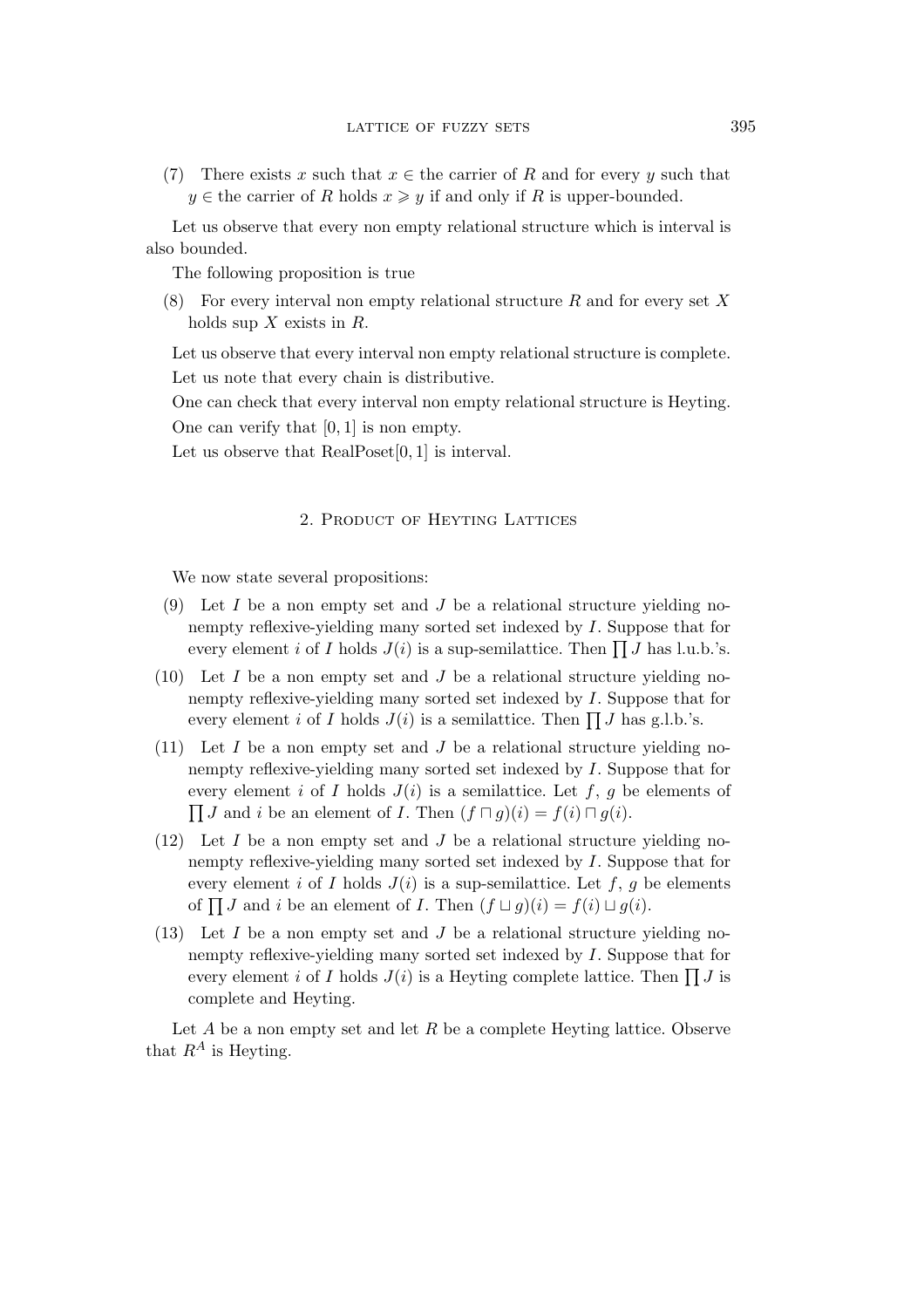### 3. LATTICE OF FUZZY SETS

Let  $A$  be a non empty set. The functor FuzzyLattice  $A$  yielding a Heyting complete lattice is defined by:

(Def. 4) FuzzyLattice  $A = (\text{RealPoset}[0, 1])^A$ .

We now state the proposition

- (14) For every non empty set A holds the carrier of FuzzyLattice  $A = [0, 1]^A$ . Let  $A$  be a non empty set. Note that FuzzyLattice  $A$  is constituted functions. Next we state the proposition
- (15) Let R be a complete Heyting lattice, X be a subset of R, and y be an element of R. Then  $\bigsqcup_R X \sqcap y = \bigsqcup_R \{x \sqcap y; x \text{ ranges over elements of } R:$  $x \in X$  }.

Let X be a non empty set and let  $a$  be an element of FuzzyLattice X. The functor  $^@a$  yields a membership function of X and is defined by:

(Def. 5) 
$$
^{\circ}a = a
$$
.

Let X be a non empty set and let f be a membership function of X. The functor  $f^@$  yielding an element of FuzzyLattice X is defined by:

## (Def. 6)  $f^{\textcircled{a}} = f$ .

Let X be a non empty set, let f be a membership function of X, and let x be an element of X. Then  $f(x)$  is an element of RealPoset[0, 1].

Let X be a non empty set, let f be an element of FuzzyLattice X, and let x be an element of X. Then  $f(x)$  is an element of RealPoset[0, 1].

For simplicity, we follow the rules:  $C$  is a non empty set,  $c$  is an element of  $C, f, g$  are membership functions of C, and s, t are elements of FuzzyLattice C. Next we state several propositions:

- (16) For every c holds  $f(c) \leqslant_{\mathbb{R}} g(c)$  iff  $f^{\mathbb{Q}} \preceq g^{\mathbb{Q}}$ .
- (17)  $s \preceq t$  iff for every c holds  $({}^{\mathbb{Q}}s)(c) \leqslant_{\mathbb{R}} ({}^{\mathbb{Q}}t)(c)$ .
- (18)  $\max(f, g) = f^{\circledR} \sqcup g^{\circledR}$ .
- $(19)$   $s \sqcup t = \max({}^{\mathbb{Q}}s, {}^{\mathbb{Q}}t).$
- $(20)$  min $(f, g) = f^{\textcircled{a}} \sqcap g^{\textcircled{a}}$ .
- $(21)$   $s \sqcap t = \min({}^{\mathbb{Q}}s, {}^{\mathbb{Q}}t).$

### 4. Associativity of Composition of Fuzzy Relations

In this article we present several logical schemes. The scheme *SupDistributivity* deals with a complete lattice A, non empty sets  $\beta$ , C, a binary functor  $\mathcal F$ yielding an element of  $A$ , and two unary predicates  $P$ ,  $Q$ , and states that: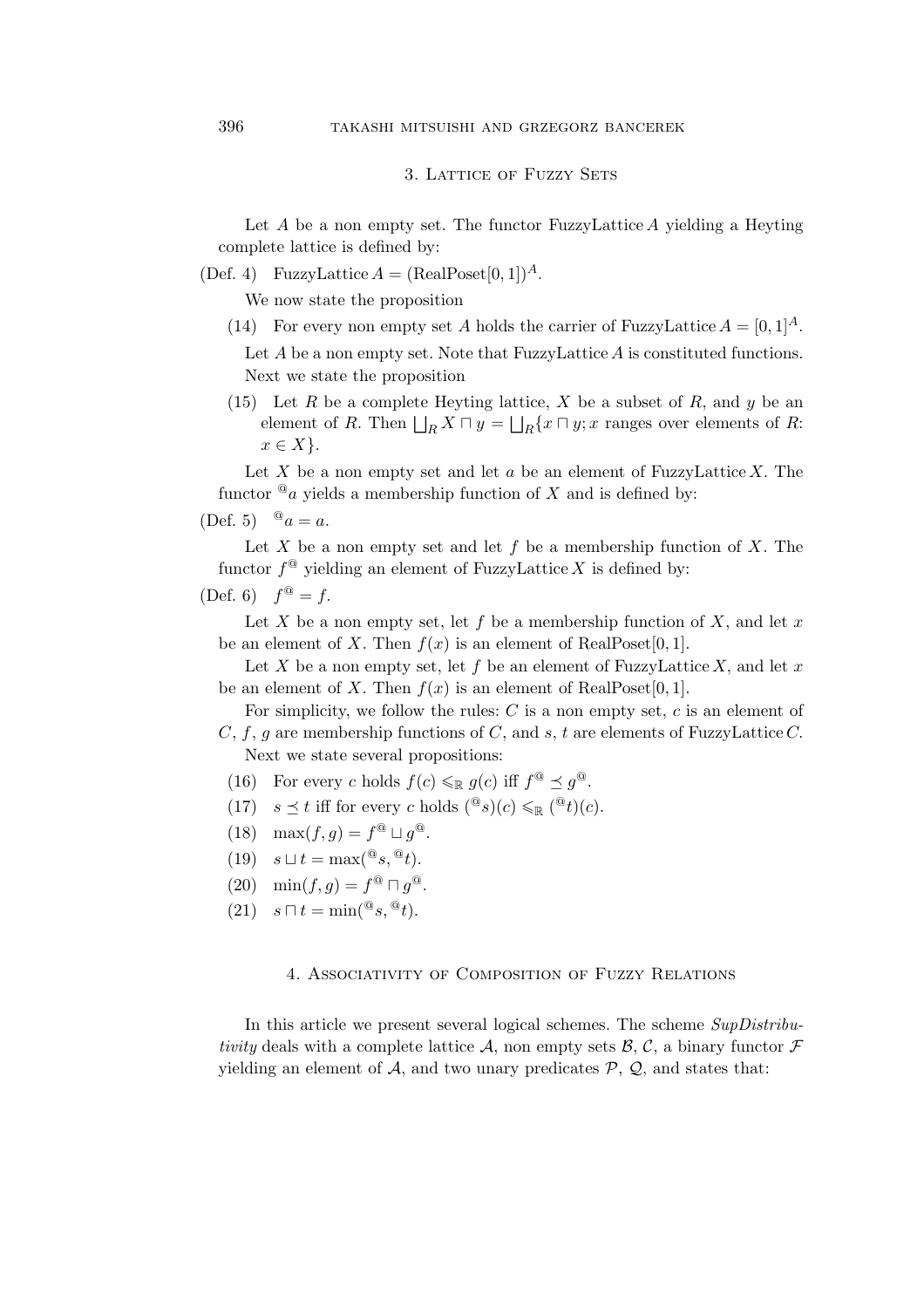$\Box_{\mathcal{A}}\{\Box_{\mathcal{A}}\{\mathcal{F}(x,y); y \text{ ranges over elements of } \mathcal{C} : \mathcal{Q}[y]\}; x \text{ ranges}$ over elements of  $\mathcal{B} : \mathcal{P}[x]$ } =  $\bigsqcup_{\mathcal{A}} {\{\mathcal{F}(x,y); x \text{ ranges over elements}}$ of *B*, *y* ranges over elements of  $C : \mathcal{P}[x] \wedge \mathcal{Q}[y]$ 

for all values of the parameters.

The scheme *SupDistributivity'* deals with a complete lattice *A*, non empty sets  $\beta$ ,  $\beta$ , a binary functor  $\mathcal F$  yielding an element of  $\mathcal A$ , and two unary predicates *P*, *Q*, and states that:

 $\Box_{\mathcal{A}}\{\Box_{\mathcal{A}}\{\mathcal{F}(x,y); x \text{ ranges over elements of } \mathcal{B} : \mathcal{P}[x]\}; y \text{ ranges}$ over elements of  $\mathcal{C}: \mathcal{Q}[y]$  =  $\bigsqcup_{\mathcal{A}} {\{\mathcal{F}(x,y); x \text{ ranges over elements}} }$ of *B*, *y* ranges over elements of  $C : \mathcal{P}[x] \wedge \mathcal{Q}[y]$ 

for all values of the parameters.

The scheme *FraenkelF'R'* deals with a non empty set  $A$ , a non empty set  $B$ , two binary functors  $\mathcal F$  and  $\mathcal G$  yielding sets, and a binary predicate  $\mathcal P$ , and states that:

 $\mathcal{F}(u_1,v_1); u_1$  ranges over elements of  $\mathcal{A}, v_1$  ranges over elements of  $\mathcal{B}: \mathcal{P}[u_1, v_1]\} = \{\mathcal{G}(u_2, v_2); u_2 \text{ ranges over elements of } \mathcal{A}, v_2\}$ ranges over elements of  $\mathcal{B} : \mathcal{P}[u_2, v_2]$ 

provided the parameters meet the following condition:

• For every element u of A and for every element v of B such that  $\mathcal{P}[u, v]$  holds  $\mathcal{F}(u, v) = \mathcal{G}(u, v)$ .

The scheme *FraenkelF6"R* deals with a non empty set  $A$ , a non empty set *B*, two binary functors  $\mathcal F$  and  $\mathcal G$  yielding sets, and two binary predicates  $\mathcal P$ ,  $\mathcal Q$ , and states that:

 $\{\mathcal{F}(u_1,v_1); u_1 \text{ ranges over elements of } \mathcal{A}, v_1 \text{ ranges over elements}\}$ of  $\mathcal{B}: \mathcal{P}[u_1, v_1]\} = \{\mathcal{G}(u_2, v_2); u_2 \text{ ranges over elements of } \mathcal{A}, v_2\}$ ranges over elements of  $\mathcal{B}: \mathcal{Q}[u_2, v_2]$ 

provided the following requirements are met:

- For every element u of *A* and for every element v of *B* holds  $\mathcal{P}[u, v]$ iff  $\mathcal{Q}[u,v]$ , and
- *•* For every element u of *A* and for every element v of *B* such that  $\mathcal{P}[u, v]$  holds  $\mathcal{F}(u, v) = \mathcal{G}(u, v)$ .

The scheme *SupCommutativity* deals with a complete lattice *A*, non empty sets  $\beta$ ,  $\beta$ , two binary functors  $\mathcal F$  and  $\mathcal G$  yielding elements of  $\mathcal A$ , and two unary predicates  $P$ ,  $Q$ , and states that:

 $\bigsqcup_{\mathcal{A}}\{\bigsqcup_{\mathcal{A}}\{\mathcal{F}(x,y); y \text{ ranges over elements of } \mathcal{C}: \mathcal{Q}[y]\}; x \text{ ranges over}$ elements of  $\mathcal{B}: \mathcal{P}[x]$  =  $\bigsqcup_{\mathcal{A}} {\{\bigsqcup_{\mathcal{A}} {\{\mathcal{G}(x', y')\}}; x' \text{ ranges over elements}}\}$ of  $\mathcal{B}: \mathcal{P}[x']$ ; y' ranges over elements of  $\mathcal{C}: \mathcal{Q}[y']$ 

provided the parameters meet the following condition:

• For every element x of  $\beta$  and for every element y of  $\beta$  such that  $\mathcal{P}[x]$  and  $\mathcal{Q}[y]$  holds  $\mathcal{F}(x,y) = \mathcal{G}(x,y)$ .

One can prove the following propositions: